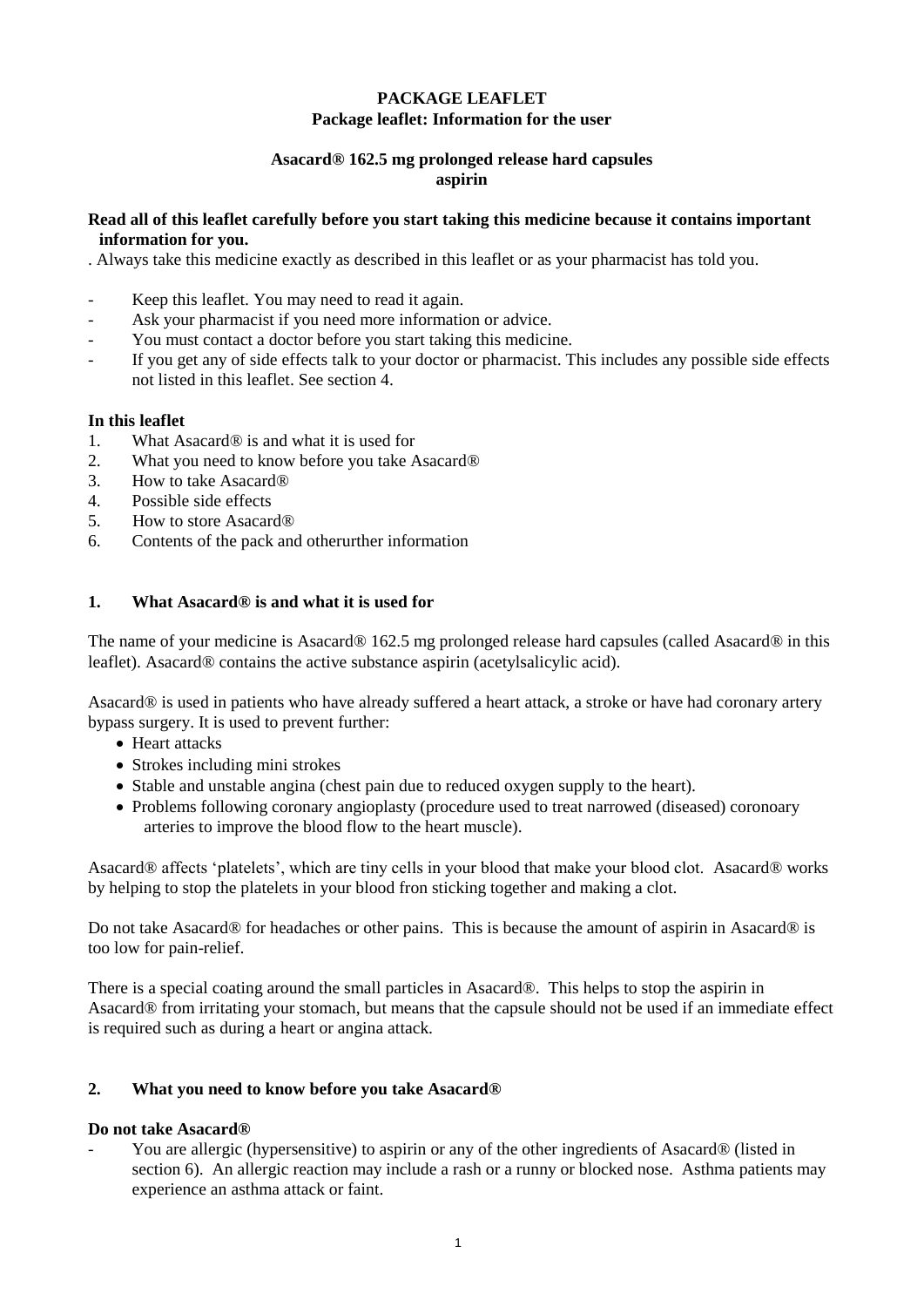- You are allergic (hypersensitive) to medicines like aspirin –called "Non-steroidal anti-inflammatory drugs" or NSAIDs. These include amongst others ibuprofen and naproxen.
- You have a stomach ulcer or bleeding in the stomach (gastroinestinal hemorrhages).
- You suffer from stomach problems or have suffered stomach pain when taking this medicine before.
- You are taking methotrexate, used in the treatment of cancer and rheumatoid arthritis at does higher than 15 mg per week.
- You have had a stroke with bleeding in your head.
- You have a severe problem with your kidneys or your liver.
- You have a blood problem that makes you bleed or bruise easily or if you bleed easily for any other reason.
- You are in the last three months of pregnancy or breast feeding (see 'Pregnancy and breastfeeding' below).

Do not take Asacard® if any of the above apply to you. If you are not sure, talk to your doctor or pharmacist before taking Asacard®

## **Warnings and Precautions**

Talk to your doctor or pharmacist before taking Asacard<sup>®</sup> if:

- You have gout
- You have asthma
- You have high blood pressure
- You have kidney or liver problems
- You have any bleeding problems
- You have heavy monthly periods
- You have been told that your blood does not have enough of something called 'glucose-6-phosphate dehydrogenase' enzyme
- You have a rash or a runny nose
- You have a history of peptic ulcer disease

If you are not sure if any of the above apply to you, talk to your doctor or pharmacist before taking Asacard®.

# **Children and adolescents**

Flamasacard® should not be given to children under 16 years of age, unless on the advice of a doctor.**.**

#### **Other medicines and Flamasacard®**

Tell your doctor or your pharmacist if you are taking, have recently take, or might take any other medicines. This includes medicines obtained without a prescription, including herbal medicines. This is because Asacard® can affect the way some other medicines work. Also some other medicines can affect the way Asacard® works.

## **In particular tell your doctor or pharmacist if you are taking any of the following medicines, before taking Asacard®**

- Medicines to treat cancer, certain skin diseases or rheumatoid arthritis such as methotrexate. Patients taking methotrexate at doses higher than 15 mg per week cannot use Asacard® capsules. Those on lower doses of methotrexate can use Asacard® but will need regular (weekly) monitoring of their blood.
- Medicines for high blood pressure such as diuretics or ACE-inhibitors.
- Medicines for rejection of organ after transplantation such as ciclosporin, tacrolimus.
- Medicines for pain and inflammation such as steroids or anti-inflammatory medicines.
- Medicines for epilepsy such as phenytoin or valproic acid and sodium valproate.
- Medicines for gout –such as benzbromarone, probenecid or suphinpyrazone.
- Medicines for blood clot –such as warfarin, ticlopidin, clopidogrel, tirofiban, eptifibatide or heparin, hirudine, fondaparinux.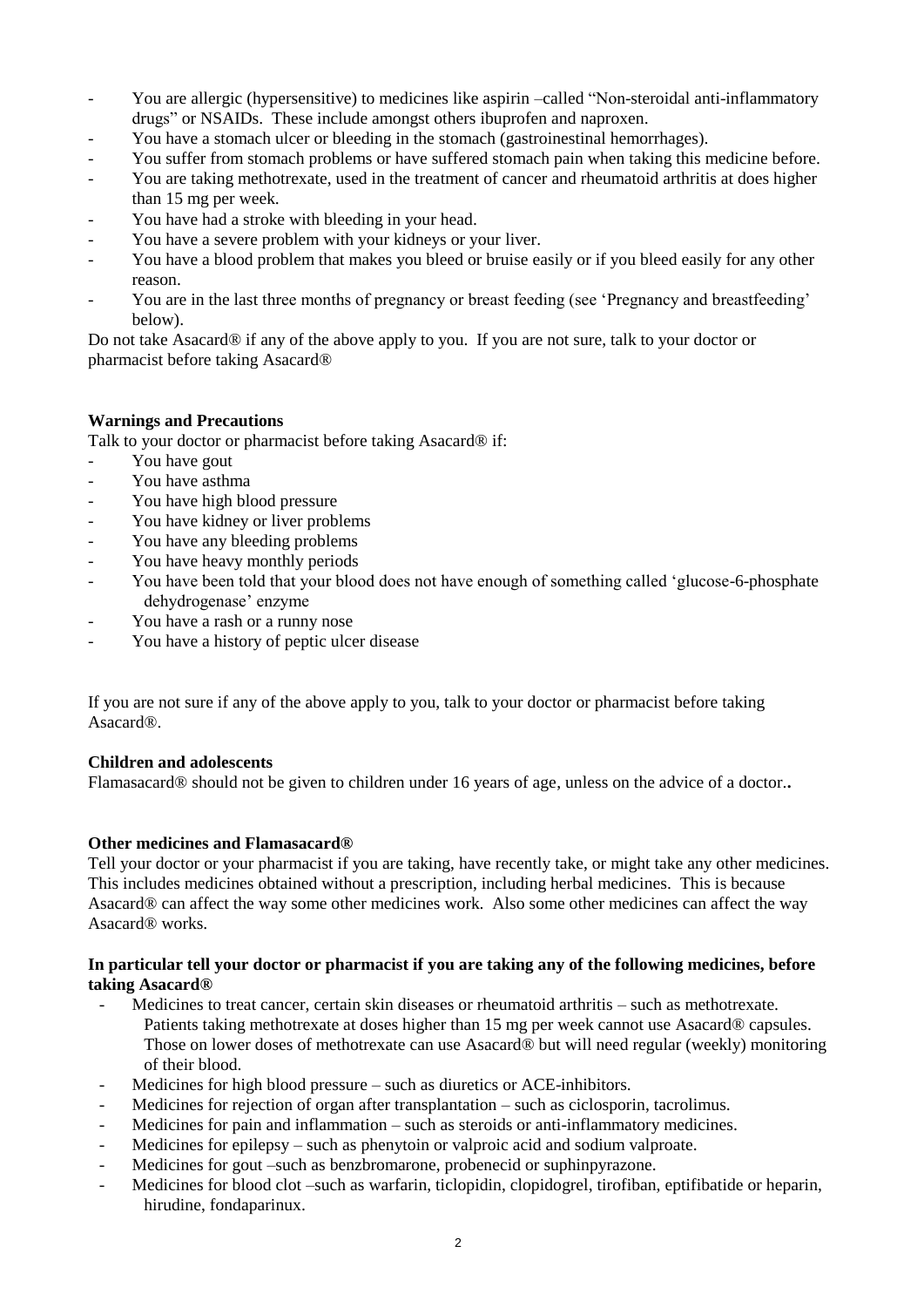- Medicines for diabetes such as suphonylureas and insulin (your blood sugar might become too low).
- Medicines for too much acid in your stomach –called antacids. They may make Asacard® work less well.
- Non-steroidal anti-inflammatory medicines or NSAIDs like ibuprofen or naproxen.

#### **Operations or tests**

Tell your doctor that you are taking Asacard® if you have to have an operation, including dental procedures such as having a tooth removed. You may need to stop taking the medicine prior to your operation to reduce the risk of bleeding problems.

## **Taking Asacard® with food and drink**

Take the capsules in the morning, 15 minutes before breakfast.

If you drink alcohol while taking Asacard® this may make stomach irritation worse. Alcohol can also affect how your blood clots. Talk to your doctor or pharmacist if you are not sure.

## **Pregnancy,breast-feeding and fertility**

Do not take Asacard® in the last three months of pregnancy. The capsules should only be taken in the first six months of pregnancy if the doctor decides it is necessary.

Do not breat-feed if you are taking Asacard®.

If you are pregnant or breast-feeding, think you may be pregnant or are planning to have a baby, ask your doctor or pharmacist for advice before taking this medicine.

## **Driving and using machines**

.

Asacard® is not likely to affect you being able to drive or use an tools or machines.

## **3. How to take Asacard®**

Always take this medicine exactly as described in this leaflet or as your doctor or pharmacist has told you. Check with your doctor or pharmacist if you are not sure.

Take one capsule every morning, 15 minutes before breakfast.

- Swallow the capsule whole with a drink of water.
- Do not crush or chew the capsules or their contents.

This could affect the way the medicine is absorbed into your body.

Take this medicine as long as your doctor tells you to do so.

#### **Use in children and adolescents**

Thee is a possible association between the aspirin in Asacard® and 'Reye's syndrome' when it is given to children.

- Reye's syndrome is a very rare disease,which can be fatal.
- For this reason, Asacard® should not be given o children under 16 years unless on the advice of a doctor.

#### **If you take more Asacard® than you should**

If you take more Asacard® than you should, talk to a doctor or go to a hospital straight away. The following effects may happen: headache, feeling dizzy, feeling drowsy, having buzzing in the ears, feeling sick (nausea), being sick vomiting), stomach ache, difficulty breathing, feeling hot, sweating, convulsions.

#### **If you forget to take Asacard®**

- If you forget a dose, take it as soon as you remember it. However, if it is nearly time for the next dose, skip the missed dose.
- Do not take a double dose (2 capsules at once) to make up for a forgotten dose.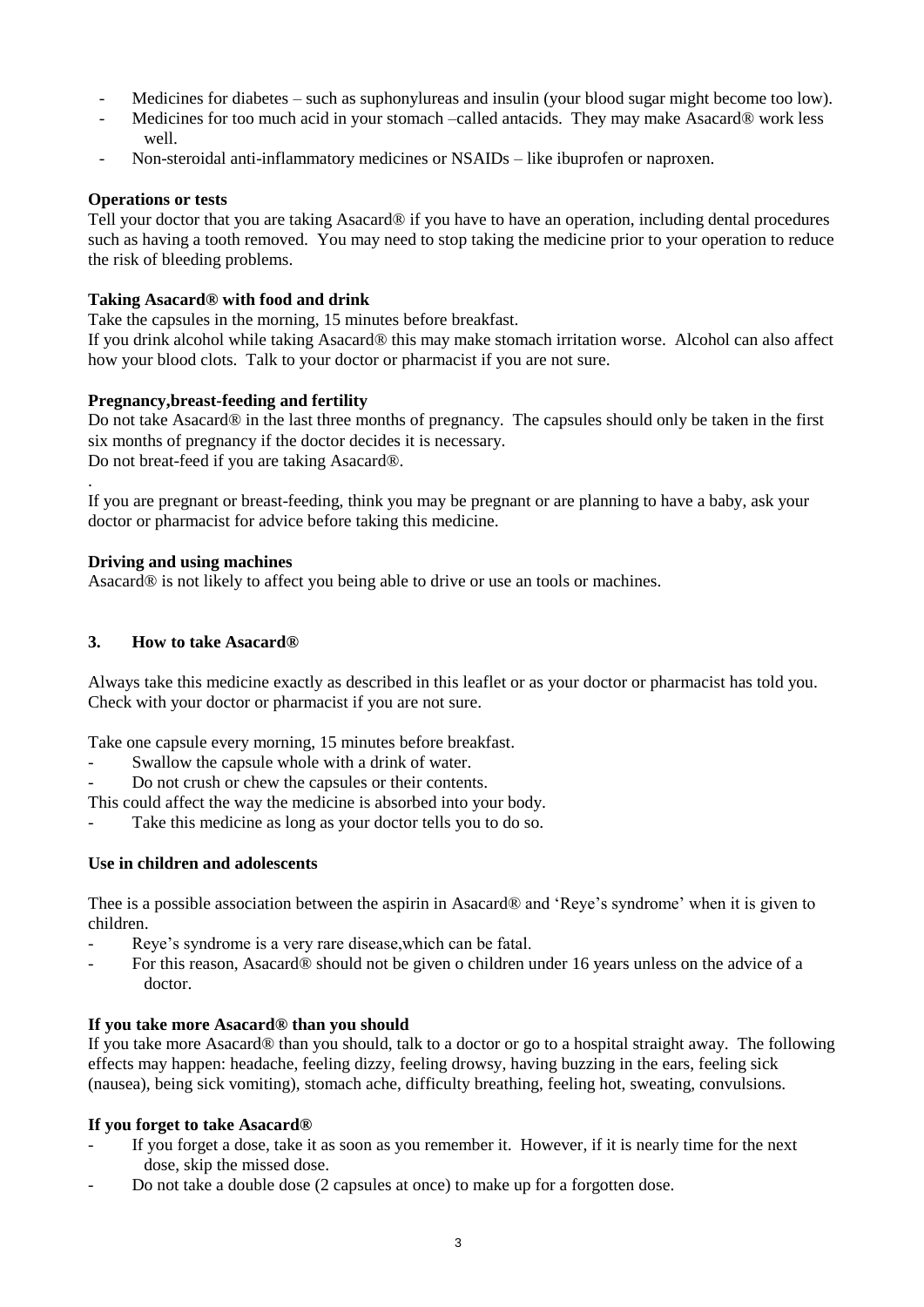## **If you stop taking Asacard®**

- Ask your doctor for advice before your stop taking this medicine.
- If you have any further questions on the use of this medicine, ask your doctor or your pharmacist.

## **4. Possible side effects**

Like all medicines, Asacard<sup>®</sup> can cause side effects, although not everybody gets them. The following side effects may happen with this medicine:

### **Allergic reactions**

**If you have any signs of an allergic reaction, stop taking Asacard® and see a doctor straight away.**  The signs may include

- Severe rash, itching or hives on the skin
- Swelling of the face, lips, tongue or other parts of the body (oedema).
- Shortness of breath, wheezing or difficult breathing.

These side effects are uncommon (affects less than 1 in 100 users) or even very rare (affecs less than 1 in 1,000 users).

## **Tell your doctor straight away if you notice any of the followin serious side effects:**

- Confusion, a headache that won't go away or feeling of being sick. These could be signs of bleeding inside your head (intracranial bleeding) which is uncommon (affects less than 1 in 100 users).
- Abdominal pain, fever or chills. These could be signs of a hole in your stomach, small intestine or bowel (gastorintestinal perforation) which is very rare (affects less than 1 in 10,000 users).
- Being sick with blood or having blood in your stools (they will look black). This is rare (affects less than 1 in 1,000 users). However, these could be signs of bleeding in your stomach (gastric bleeding) which is uncommon (affects less than 1 in 100 users).

## **Other possible side effects:**

- **Very common** (affects more than 1 in 10 users)
- Stomach problems such as heartburn or feeling sick (nausea).
- **Common** (affects less than 1 in 10 users)
- Being sick (vomiting),
- Inflamed stomach (gastritis). This may cause pain, feeling or being sick, or being sick with blood, or having blood in your stools (they will look black),
- Mild to moderate blood loss in your digestive tract,
- Diarrhoea,
- Your blood taking longer to clot.
- **Uncommon** (affects less than 1 in 100 users):
- Stomach ulcers
- Blood in your urine
- **Rare** (affects less than 1 in 1,000 users):
- Feeling dizzy
- Headache
- Ringing in your ears (tinnitus),
- Bleeding (hemorrhages) such as bleeding in your nose or gums, or increase menstrual bleeding.
- **Very rare** (affects less than 1 in 10,000) users including isolated reports
- Fainting
- Worsening of food allergy signs
- Lowering of blood sugar levels (hypoglycaemia)
- Liver or kidney problems, or too much uric acid in your blood (this can cause gout in pre-disposed patients): this is shown in blood tests.

#### **Reporting of side effects**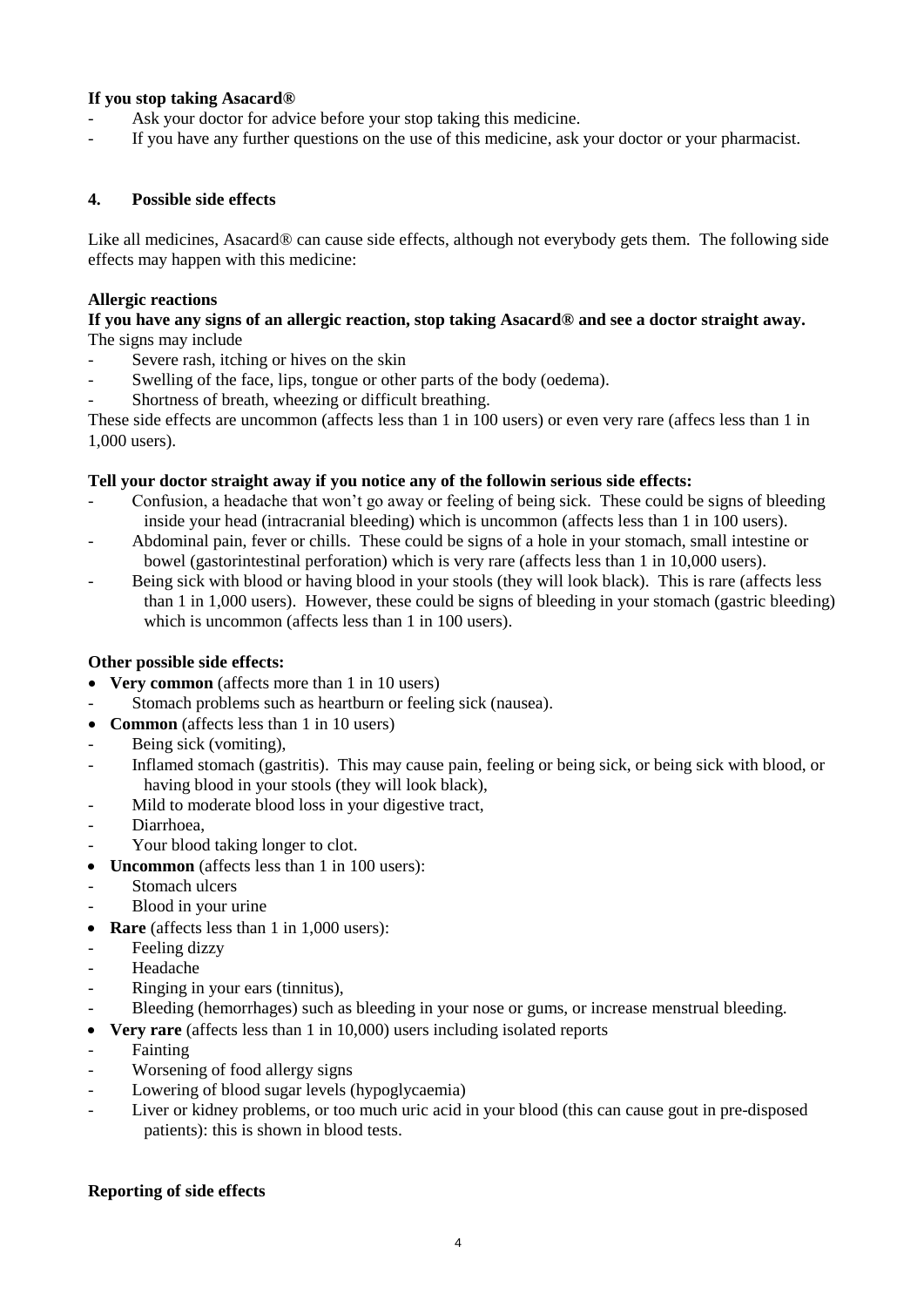If you get any side effects, talk to your doctor or pharmacist. This includes any side effects not listed in this leaflet. You can also report side effects directly via the HPRA Pharmacovigilance, Earlsfort Terrace, IRL - Dublin 2. Tel: +353 1 6764971 Fax: +353 1 6762517 Website: [www.hpra.ie.](http://www.hpra.ie/) E-mail: medsafety@hpra.ie. By reporting side effects you can help provide more information on the safety of this medicine.

## **5. How to store Asacard®**

Keep this medicine out of the sight and reach of children.

Do not store above 25°C. Store in the original packaging.

Do not use Asacard® after the expiry date which is stated on the carton and clister. The expiry date refers to the last day of that month.

Do not use Asacard® if you notice that the colour of the capsules has changed.

Do not throw any medicines away via wastewater or household waste. Ask your pharmacist how to throw away medicines you no longer use. These measures will help to protect the environment.

## **6. Contents of the pack and other information**

#### **What Asacard® 162.5 mg Capsules contain**

- The active substance is aspirin (acetylsalicylic acid) Each prolonged release hard capsule contains 162.5 mg of aspirin.
- The other ingredients are: ethylcellulose, povidone, castor oil, magnesium stearate, colloidal anhydrous silica, tartaric acid and talc. The capsule shell contains gelatin and colours called titanium dioxide (E171) , erythrosine (E127) and indigotine (E132).

#### **What Asacard® 162.5 mg capsules look like and contents of the pack**

- The capsules have a white body and a red cap and are sealed into a blister.
- The packs contain blister strips of 4, 10, 28, 30 or 100 capsules in a carton.

#### **Marketing Authorisation Holder and Manufacturer**

#### **Marketing Authorisation Holder**

New Haven Pharma (UK) Limited 1 Park Row Leeds LS1 AB **UK** 

#### **Manufacturer**

FLAMEL TECHNOLOGIES S.A Flamel Technologies Parc Industriel Bersol 1 11, Avenue Gustave Eiffel F 33608 Pessac Cedex France Tel: 33(0)5 57 25 07 70 Fax: 33 (0)5 56 36 58 91